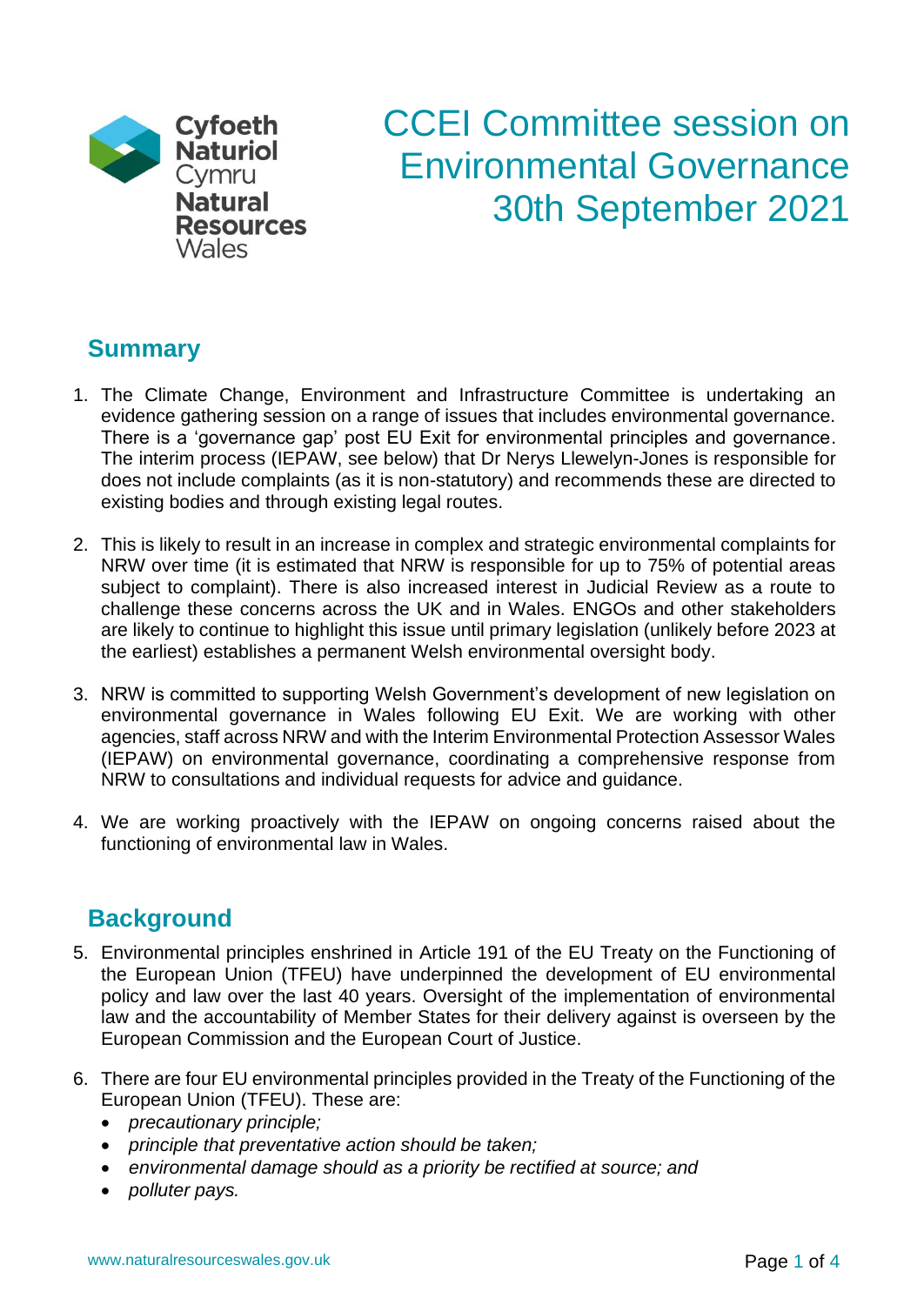- 7. Currently, Welsh primary legislation only includes the "precautionary principle" and "preventative action". Welsh Government propose to include all 4 principles in primary legislation as recommended by NRW and other stakeholders, to ensure they all continue to be fully recognised in Welsh legislation.
- *8.* These principles should support an overarching objective, which sets out environmental ambitions in Wales, including the connections between environmental policy and other policy areas to ensure integration of environmental principles in decision making.
- 9. Having left the EU, the previous environmental governance structures no longer apply in the UK. This has resulted in a governance gap in Wales and the UK, which is why UK Government and the Devolved Administrations are developing bespoke environmental governance frameworks for England and Northern Ireland, Scotland, and Wales. In England and Northern Ireland, this will be the Office for Environmental Protection which will be implemented as part of the UK Environmental Bill, expected to be implemented in November 2021. In Scotland, this will be Environmental Standards Scotland which has been established as part of the European Union (Continuity) (Scotland) Bill. In Wales, an Interim Environmental Protection Assessor (IEPAW) has been appointed for 2 years (currently until March 2023) whilst legislation to implement the permanent body is developed.
- 10.The IEPAW is limited to investigating the functioning of environmental law and does not include a mechanism to receive or handle complaints. There is currently no legislation scheduled to enable the establishment of a statutory environmental governance body in Wales. As a result of this, we anticipate a rise in Judicial Review (JR), strategic complaints and liaison and advisory work for NRW and an associated increase in public scrutiny. Longterm, a statutory body is planned that is likely to have recourse to financial penalties and legal process to enforce decisions and provide effective oversight.
- 11. A [recent article in ENDS](https://www.endsreport.com/article/1722308/mind-governance-gap-will-environmental-crimes-go-unpunished?bulletin=ends-report-daily-bulletin&utm_medium=EMAIL&utm_campaign=eNews%20Bulletin&utm_source=20210719&utm_content=ENDS%20Report%20Daily%20(275)::www_endsreport_com_articl_7&email_hash=) highlights the governance gap in Wales compared to the rest of the UK and the ongoing risks to the Welsh environment, indicating the increasing public awareness of this potentially contentious issue.

## **Complaints**

- 12.As noted above, the interim process in Wales will limit its focus to the functioning of environmental law rather than breaches of environmental law, which will be directed to the relevant existing organisation or established legal process, namely Judicial Review. In many cases, these complaints are likely to fall within NRW's remit due to the breadth of our role as a land manager, regulator, and statutory nature conservation body.
- 13.This is likely to result in an increase in strategic environmental complaints directed to NRW as well as a new advisory role and oversight process and associated body to liaise with in the longer-term. It is also likely to result in an increase in Judicial Review (or JR) cases. WG, NRW and other agencies across the UK are reporting an increased interest in JR from stakeholders currently on a range of issues.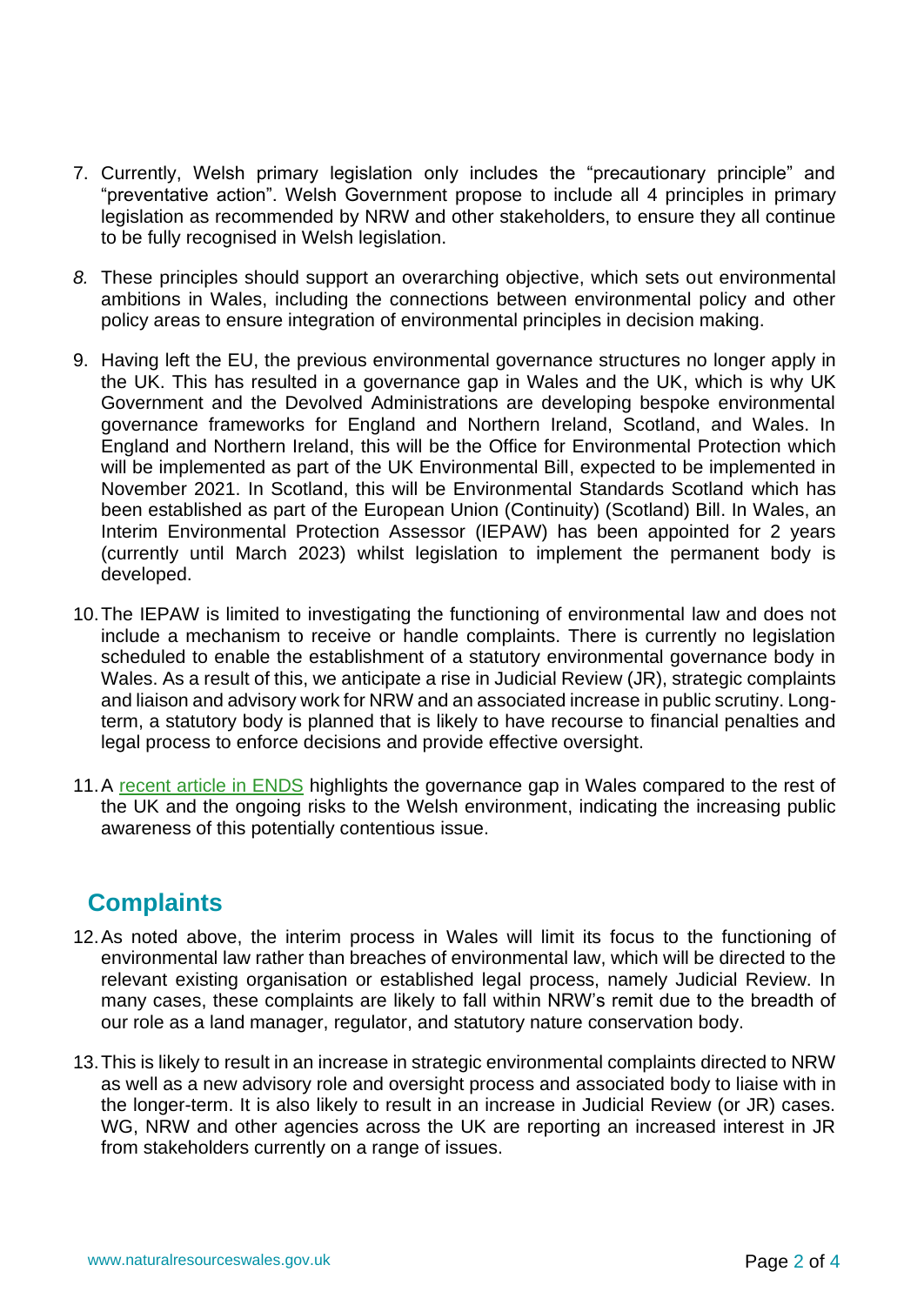- 14.These strategic environmental complaints are complex and can require significant time and resource to respond. The new process also includes all environmental law, rather than only EU derived environmental law so includes England and Wales legislation such as the Forestry Act and the Wildlife and Countryside Act.
- 15.NRW deals with a range of formal and informal complaints, letters of concern and related issues. Policy and operational teams regularly have to respond to letters, emails, and phone calls on a range of issues that can be complex and difficult to resolve. We also have a formal complaints process that aims to effectively address concerns or complaints we receive about our service by any member of the public or business. The complaints process is overseen by the Public Service Ombudsman for Wales.
- 16.NRW also manages access to information requests under the Freedom of Information Act (FOI) and Environmental Information Regulations (EIR) that give members of public the right to request access to unpublished information held by Natural Resources Wales, unless a specified exemption applies. These are handled by NRW's access to information team.
- 17.To date, 4 concerns (all on topics related to NRW's remit) have been raised through the Welsh interim process and NRW has responded to a request for evidence from the Interim Environmental Protection Assessor on the first concern raised.
- 18.In England, 19 complaints (as of the latest update in July) have been received by the interim Office of Environmental Protection (10 on nature conservation, 9 on environmental regulation matters). It is likely that any concerns raised in England or Scotland will be raised in Wales as well.

### **Key messages**

- 19.NRW is supportive of the Interim Environmental Protection Assessor (Wales) and her role to investigate the functioning of environmental law in Wales. We are proactively working with the Interim Assessor and support this interim, non-statutory process.
- 20.Post EU exit, environmental law and policy derived from the EU, is no longer subject to the oversight of EU Commission and the European Court of Justice. There is currently no statutory body with responsibility for holding government and other public bodies to account for the implementation of environmental law in the UK, resulting in a governance gap. A permanent environmental oversight body is required to have oversight of environmental governance and principles in Wales. It should be independently accountable, there should be a simple and inexpensive mechanism to raise complaints and the body should have appropriate enforcement mechanisms.
- 21.It is essential that legislation is brought forward to establish a permanent environmental oversight body as soon as is practicable. Environmental Standards Scotland is already established and fully vested, and the Office for Environmental Protection is expected to be established in November 2021.